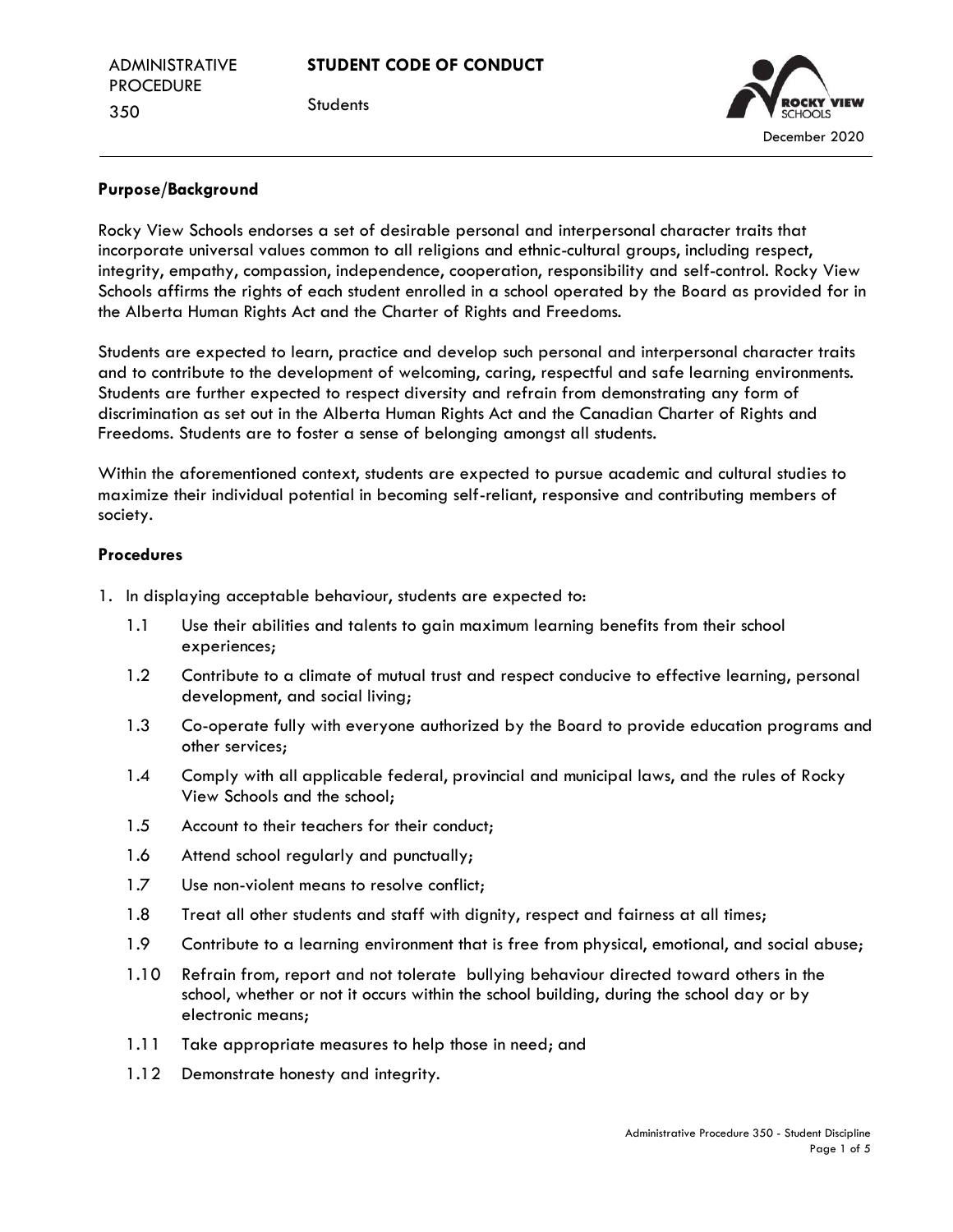

- 2. Students are accountable for demonstrating respect for:
	- 2.1 Authority;
	- 2.2 Others and their property;
	- 2.3 School property, equipment and resources ; and
	- 2.4 Differences in ethnicity, race, religion, gender and sexual orientation.
- 3. Students are prohibited from engaging in unacceptable behaviour, whether or not it occurs within the school building, on school grounds, off school grounds on an approved school related activity, on the school bus, during the school day or by electronic means.

Examples of such behaviours include, but are not limited to:

- 3.1 Use, possession of, sale, distribution of or active contact with, a weapon on a student's person, in a student's locker or desk, on Rocky View Schools property, or in a vehicle on Rocky View Schools property used by a student or occupied by a student as a passenger;
- 3.2 Threats;
- 3.3 Conduct which endangers others;
- 3.4 Encouraging conduct which endangers or may endanger others;
- 3.5 Encouraging unacceptable conduct;
- 3.6 Use or display of improper, obscene or abusive language;
- 3.7 Distribution or display of offensive messages or pictures;
- 3.8 Theft, including identity theft;
- 3.9 Assault;
- 3.10 Wilful damage to school or others' property;
- 3.11 Use, possession of, distribution of, or active contact with, or collection of money for illicit drugs, cannabis, alcohol, or inhalants in school, on RVS property or in the context of any school-related activity;
- 3.12 Attending school or any school-related activity under the influence of illicit drugs, cannabis, alcohol or inhalants;
- 3.13 Personal, gender identification related or sexual harassment;
- 3.14 Hazing, initiation activities, the formation or the operation of sororities, fraternities, gangs and secret organizations;
- 3.15 Extortion;
- 3.16 Disruptive behaviour, wilful disobedience or defiance of authority;
- 3.17 Interfering with the orderly conduct of classes or the school;
- 3.18 Tampering with fire alarms and safety equipment;
- 3.19 Criminal activity;
- 3.20 Contravention of the school's code of conduct;
- 3.21 School-related violence;
- 3.22 Bullying, including cyber-bullying; and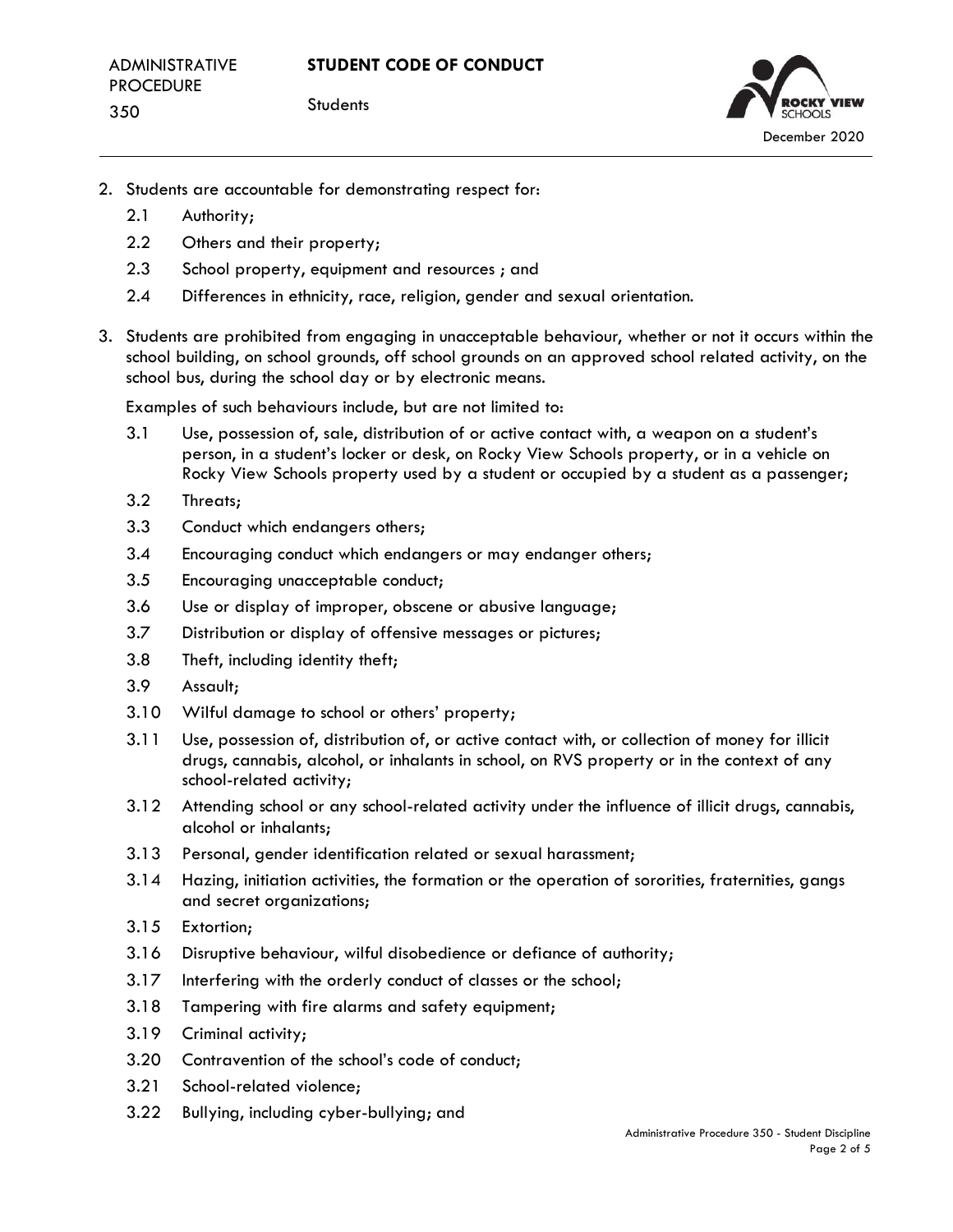

- 3.23 Inappropriate information technology use.
- 4. Unacceptable student behaviour:
	- 4.1 May be grounds for disciplinary action; and
	- 4.2 Provides an opportunity for critical learning in the areas of:
		- 4.2.1 Personal accountability and responsibility;
		- 4.2.2 The development of empathy;
		- 4.2.3 Conflict resolution;
		- 4.2.4 Communication; and
		- 4.2.5 Social skills development.
- 5. When responding to unacceptable student behaviour, the following are to be considered:
	- 5.1 The effect of the student's behaviour upon other students, the staff, the school, and the community;
	- 5.2 The nature of the action or incident that calls for disciplinary or alternative measures;
	- 5.3 The student's previous conduct and previous interventions;
	- 5.4 The student's age, maturity and abilities;
	- 5.5 Supports, whether they be academic or social emotional, required for the student demonstrating inappropriate behaviour as well as supports for the students impacted by the inappropriate behaviour;
	- 5.6 The impact of proposed action on the student's future behaviour;
	- 5.7 The student's learning needs; and
	- 5.8 Any other information considered appropriate or relevant.
- 6. The consequences of unacceptable behaviour may be:
	- 6.1 Assignment of a student whose behaviour is unacceptable, disruptive or destructive to an alternate supervised location;
	- 6.2 Short term removal of privileges;
	- 6.3 Detention;
	- 6.4 Alternative interventions such as community conferencing or other forms of restorative justice;
	- 6.5 Suspension; and
	- 6.6 Recommendation for expulsion.
- 7. Students will contribute, to the greatest extent possible, to a learning environment that is wellordered, peaceful, safe, non-threatening, and conducive to learning and optimal growth.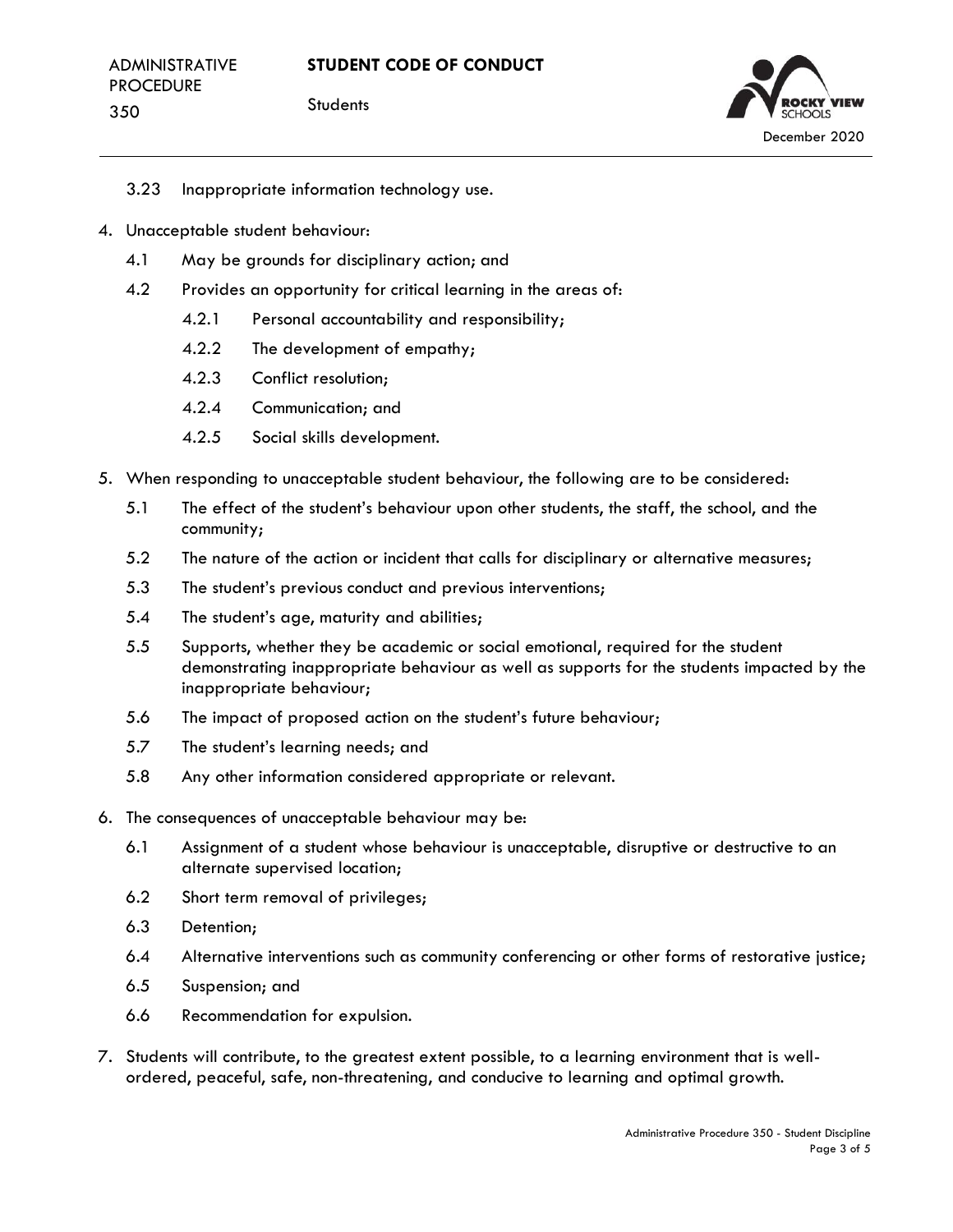

Reference:

- Education Act Sections 8, 11, 31, 32, 33, 35.1, 36, 37, 52, 53, 196, 197, 222, 257
- Alberta Human Rights Act
- Canadian Charter of Rights and Freedoms
- Criminal Code of Canada